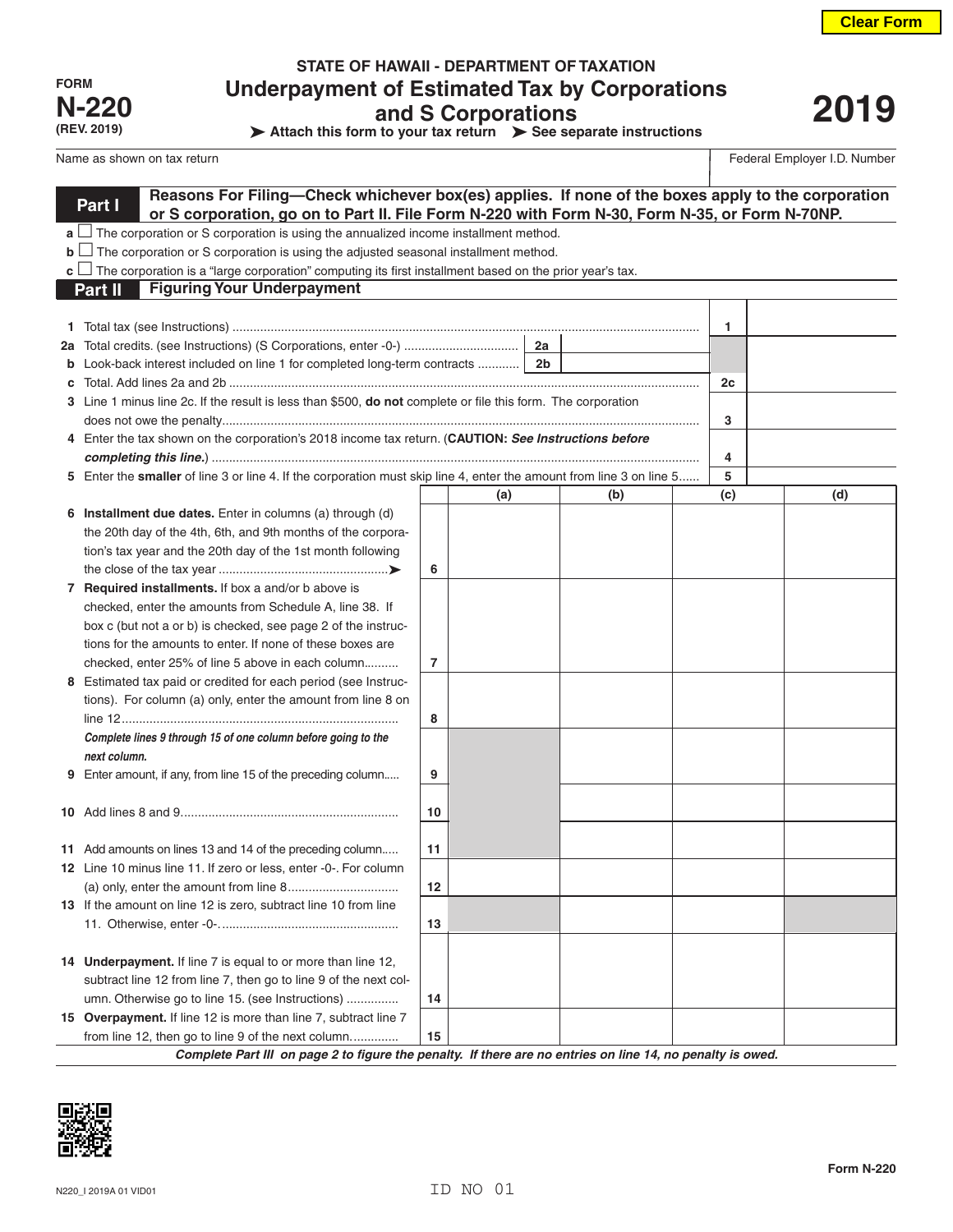### **FORM N-220 (REV. 2019) PAGE 2**

|    | <b>Part III</b> Figuring the Penalty                                                                                 |    | (a) | (b) | (c) |    | (d) |
|----|----------------------------------------------------------------------------------------------------------------------|----|-----|-----|-----|----|-----|
|    | 16 Enter the amount of underpayment(s) from Part II, line 14                                                         |    |     |     |     |    |     |
|    |                                                                                                                      | 16 |     |     |     |    |     |
| 17 | Enter the estimated tax installment due dates used in Part                                                           |    |     |     |     |    |     |
|    | II, line 6 in the respective columns (a) through $(d)$                                                               | 17 |     |     |     |    |     |
|    | 18 Enter the date each estimated tax installment was paid or                                                         |    |     |     |     |    |     |
|    | the 20th day of the fourth month following the close of the                                                          |    |     |     |     |    |     |
|    | tax year, whichever is earlier for columns (a) through (d)                                                           | 18 |     |     |     |    |     |
|    | 19 Enter the number of months from the date shown on line                                                            |    |     |     |     |    |     |
|    | 17 to the date on line 18 for columns (a) through (d) (See                                                           |    |     |     |     |    |     |
|    |                                                                                                                      | 19 |     |     |     |    |     |
|    | 20 Multiply the following: Number of months on line 19 x .00667                                                      |    |     |     |     |    |     |
|    | x underpayment on line 16 for columns (a) through (d)                                                                | 20 |     |     |     |    |     |
|    | 21 Underpayment penalty — Add line 20, columns (a) through (d). Enter the total here and on Form N-30, line 17; Form |    |     |     |     | 21 |     |

#### **Required Installments Using the Annualized Income Installment Method and/or the Adjusted Seasonal Installment Method Under IRC Section 6655(e) Schedule A**

Form N-35 filers: *For lines 2, 12, 13, and 14 below, "taxable income" refers to excess net passive income or the amount on which tax is imposed under IRC section 1374(a) (or the corresponding provisions of prior law), whichever applies.*

|   | Part I - Annualized Income Installment Method                  |    | (a)    | (b)    | (c)    | (d)    |
|---|----------------------------------------------------------------|----|--------|--------|--------|--------|
|   |                                                                |    | First  | First  | First  | First  |
|   | Annualization period (see Instructions).                       | 1  | months | months | months | months |
|   |                                                                |    |        |        |        |        |
|   | 2 Enter taxable income for each annualization period.          | 2  |        |        |        |        |
|   |                                                                |    |        |        |        |        |
| 3 | Annualization amount (see Instructions).                       | 3  |        |        |        |        |
|   |                                                                |    |        |        |        |        |
|   | 4 Annualized taxable income. Multiply line 2 by line 3.        | 4  |        |        |        |        |
|   | 5 Figure the tax on the net capital gains and ordinary         |    |        |        |        |        |
|   | income in each column on line 4 by following the instruc-      |    |        |        |        |        |
|   | tions for Form N-30, Schedule J, lines 13 thru 16; Form        |    |        |        |        |        |
|   | N-35, lines 22a and 22b; or Form N-70NP, Part I or Part II.    | 5  |        |        |        |        |
|   | 6 Enter other taxes for each payment period (see               |    |        |        |        |        |
|   | Instructions).                                                 | 6  |        |        |        |        |
|   |                                                                |    |        |        |        |        |
|   | Total tax. Add lines 5 and 6.                                  | 7  |        |        |        |        |
|   | 8 For each period, enter the same type of credits as al-       |    |        |        |        |        |
|   | lowed for Form N-220, line 2a (see Instructions).              | 8  |        |        |        |        |
| 9 | Total tax after credits. Line 7 minus line 8. If zero or less, |    |        |        |        |        |
|   | enter-0-.                                                      | 9  |        |        |        |        |
|   |                                                                |    |        |        |        |        |
|   | 10 Applicable percentage.                                      | 10 | 25%    | 50%    | 75%    | 100%   |
|   |                                                                |    |        |        |        |        |
|   | 11 Multiply line 9 by line 10.                                 | 11 |        |        |        |        |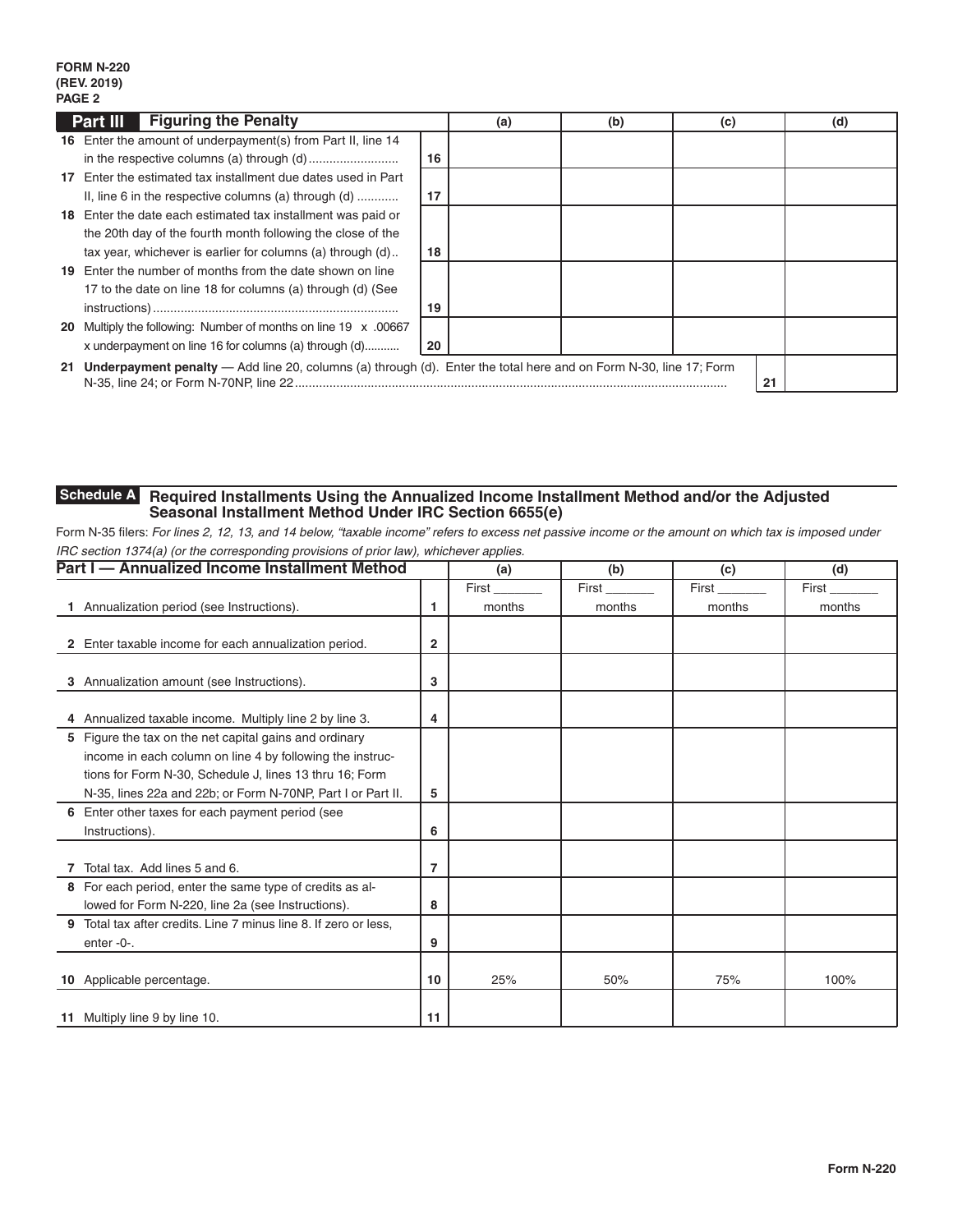## **Schedule A**

Part II — Adjusted Seasonal Installment Method (Caution: *Use this method only if the base period percentage for any 6 consecutive months is at least 70%. See the Instructions for more information.)* 

|                                                                                        |            | (a)     | (b)     | (c)     | (d)         |
|----------------------------------------------------------------------------------------|------------|---------|---------|---------|-------------|
|                                                                                        |            | First 3 | First 5 | First 8 | First 11    |
|                                                                                        |            | months  | months  | months  | months      |
| 12 Enter the taxable income for the following periods:                                 |            |         |         |         |             |
| a Tax year beginning in 2016                                                           | 12a        |         |         |         |             |
|                                                                                        |            |         |         |         |             |
| <b>b</b> Tax year beginning in 2017                                                    | 12b        |         |         |         |             |
|                                                                                        |            |         |         |         |             |
| c Tax year beginning in 2018                                                           | 12c        |         |         |         |             |
| 13 Enter taxable income for each period for the tax year                               |            |         |         |         |             |
| beginning in 2019.                                                                     | 13         |         |         |         |             |
|                                                                                        |            | (a)     | (b)     | (c)     | (d)         |
|                                                                                        |            | First 4 | First 6 | First 9 | Entire year |
|                                                                                        |            | months  | months  | months  |             |
| 14 Enter the taxable income for the following periods:                                 |            |         |         |         |             |
| a Tax year beginning in 2016                                                           | 14a        |         |         |         |             |
|                                                                                        |            |         |         |         |             |
| <b>b</b> Tax year beginning in 2017                                                    | 14b        |         |         |         |             |
|                                                                                        | 14с        |         |         |         |             |
| c Tax year beginning in 2018<br>15 Divide the amount in each column on line 12a by the |            |         |         |         |             |
| amount in column (d) on line 14a.                                                      | 15         |         |         |         |             |
| 16 Divide the amount in each column on line 12b by the                                 |            |         |         |         |             |
| amount in column (d) on line 14b.                                                      | 16         |         |         |         |             |
| 17 Divide the amount in each column on line 12c by the                                 |            |         |         |         |             |
| amount in column (d) on line 14c.                                                      | 17         |         |         |         |             |
|                                                                                        |            |         |         |         |             |
| 18 Add lines 15 through 17.                                                            | 18         |         |         |         |             |
|                                                                                        |            |         |         |         |             |
| 19 Divide line 18 by 3.                                                                | 19         |         |         |         |             |
|                                                                                        |            |         |         |         |             |
| 20 Divide line 13 by line 19.                                                          | 20         |         |         |         |             |
| 21 Figure the tax on line 20 following the instructions for                            |            |         |         |         |             |
| Form N-30, Schedule J, lines 13 thru 16; Form N-35,                                    |            |         |         |         |             |
| lines 22a and 22b; or Form N-70NP, Part I or Part II.                                  | 21         |         |         |         |             |
| 22 Divide the amount in columns (a) through (c) on line 14a                            |            |         |         |         |             |
| by the amount in column (d) on line 14a.                                               | 22         |         |         |         |             |
| 23 Divide the amount in columns (a) through (c) on line 14b                            |            |         |         |         |             |
| by the amount in column (d) on line 14b.                                               | 23         |         |         |         |             |
| 24 Divide the amount in columns (a) through (c) on line 14c                            |            |         |         |         |             |
| by the amount in column (d) on line 14c.                                               | 24         |         |         |         |             |
|                                                                                        |            |         |         |         |             |
| 25 Add lines 22 through 24.                                                            | 25         |         |         |         |             |
|                                                                                        |            |         |         |         |             |
| 26 Divide line 25 by 3.                                                                | 26         |         |         |         |             |
|                                                                                        |            |         |         |         |             |
| 27 Multiply the amount in columns (a) through (c) of line 21                           |            |         |         |         |             |
| by the amount in the corresponding column of line 26. In                               |            |         |         |         |             |
| column (d), enter the amount from line 21, column (d).                                 | ${\bf 27}$ |         |         |         |             |

*(Continued on page 4)*